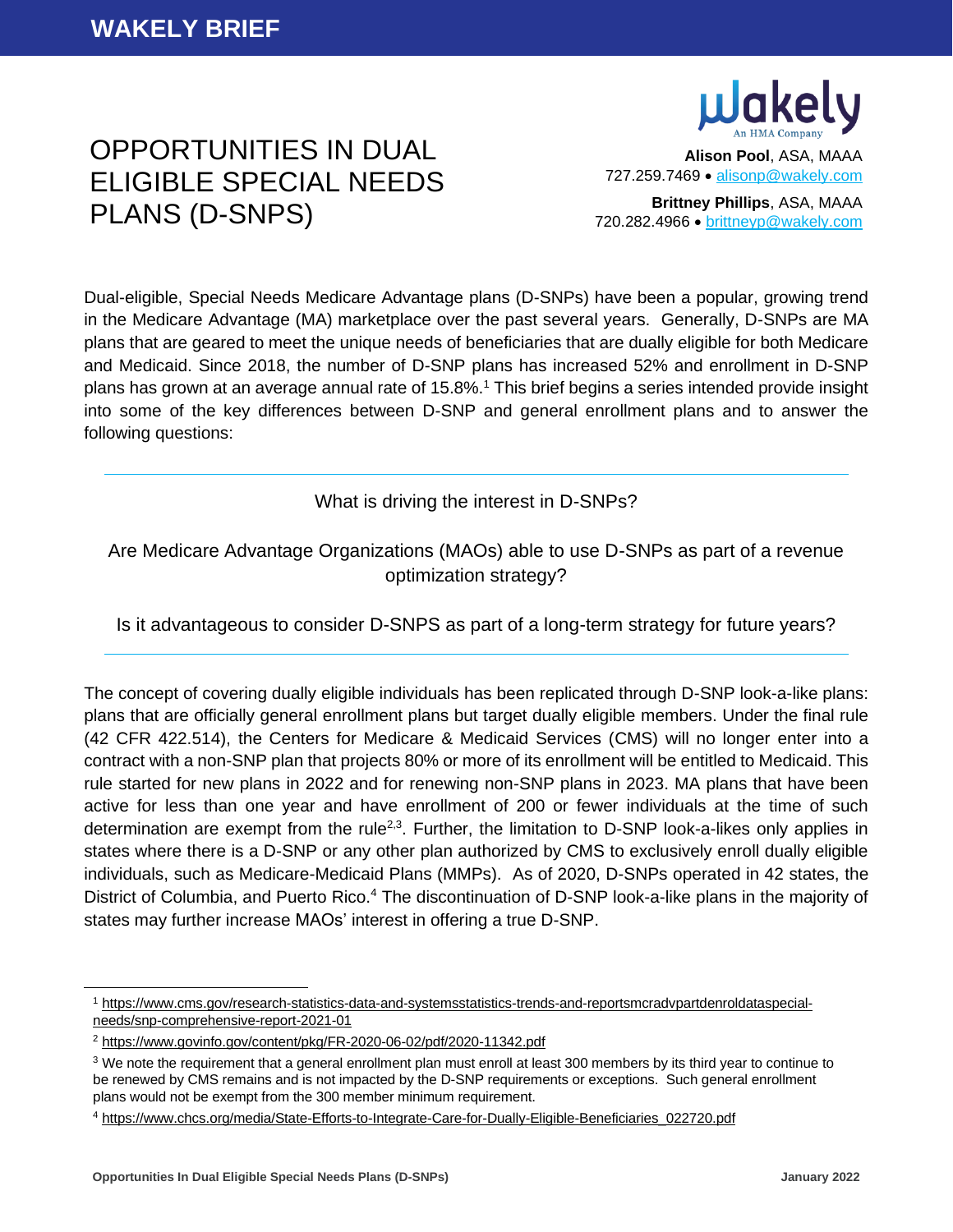# **Types of Duals**

Eligibility for a D-SNP is defined at both the federal level (Medicare) and state level (Medicaid). Specifics of eligibility vary by state. Medicaid statuses are identified in the Monthly Membership Report (MMR) from CMS and encompass the following categories.

- Qualified Medicare Beneficiary without other Medicaid (QMB Only) Medicaid Status 01 in MMR;
	- o Income:<100% Federal Poverty Line (FPL)
	- o Resources<= 3 times Supplemental Security Income (SSI)
	- $\circ$  Medicaid may pay Part A (if any) and Part B premiums, and Medicare cost sharing
- QMB with Full Medicaid (QMB Plus) Medicaid Status 02 in MMR;
	- $\circ$  Income: $\leq$ =100% FPL
	- o Resources: Determined by State
	- o Full Medicaid Coverage
	- o Medicaid may pay Part A (if any) and Part B premiums, and Medicare cost sharing
- Specified Low-Income Medicare Beneficiary without other Medicaid (SLMB Only) Medicaid Status 03 in MMR;
	- o Income:>100% FPL but <120% FPL
	- o Resources <= 3 times SSI
	- o Medicaid pays for Part B premiums
- SLMB Plus Medicaid Status 04 in MMR;
	- o Income>100% FPL but <120% FPL
	- o Resources: Determined by State
	- o Medicaid pays for Part B premiums
	- o Medicaid pays cost sharing
- Qualified Disabled and Working Individual (QDWI) Medicaid Status 05 in MMR;
	- o Income: <200% FPL
	- o Resources: <=2 times SSI
	- $\circ$  Part A benefits lost due to return to work but is eligible to enroll and purchase Part A coverage
	- o Medicaid pays for Part A premium (if any)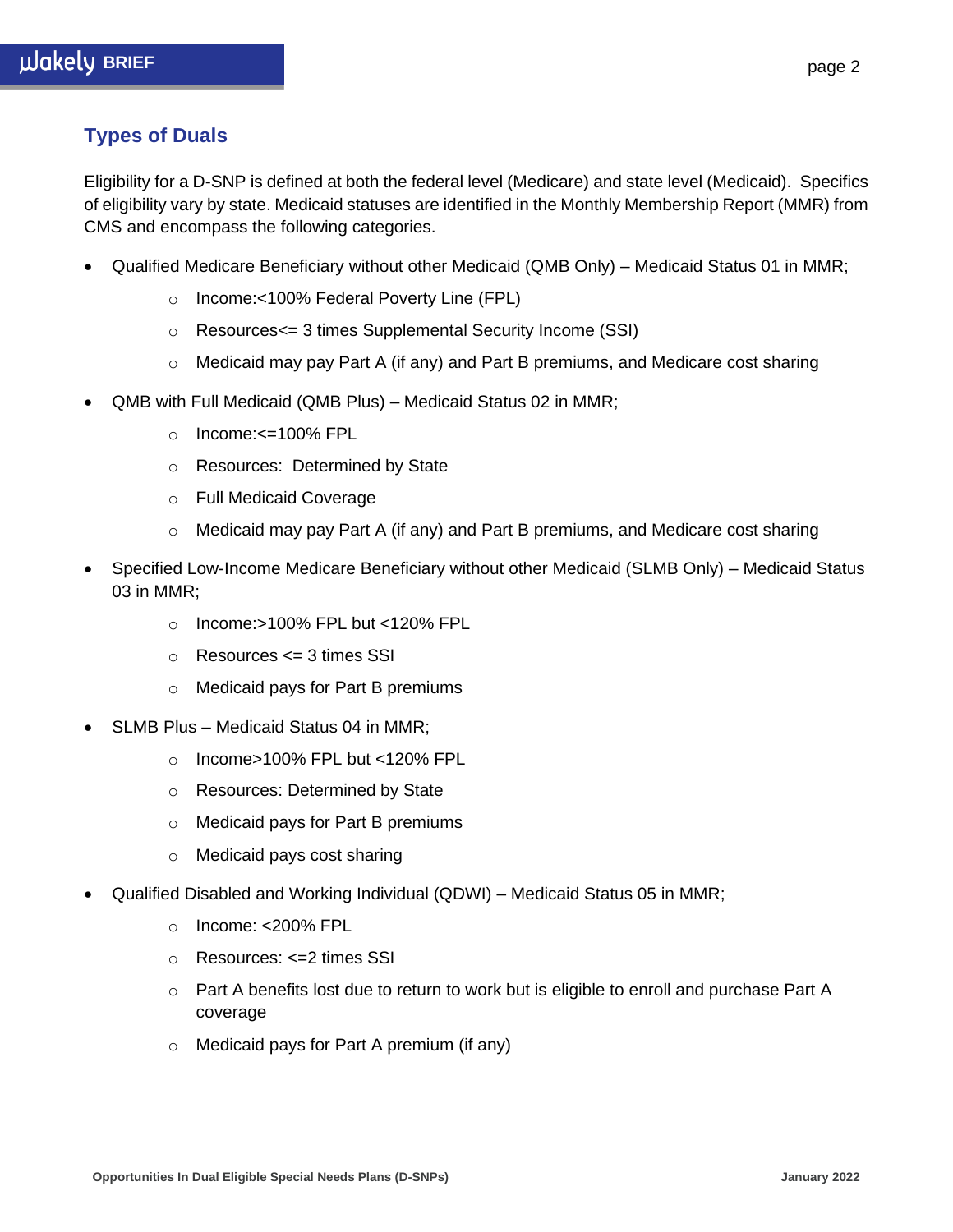- Qualifying Individual (QI) Medicaid Status 06 in MMR;
	- o Income: >= 120% FPL but <135% FPL
	- o Resources: <= 2 times SSI
	- o Medicaid pays for Part B premiums
- Qualifying Individuals (2) (QI-2s) Medicaid Status 07 in MMR;
	- $\circ$  Effective 1/1/1998 12/31/2002 only (included for a complete list of Medicaid Statuses)
- Full Medicaid (only) Medicaid Status 08 in MMR
	- o Determined by State
	- $\circ$  Medicaid may pay Part A (if any) and Part B premiums, and Medicare cost sharing

A D-SNP plan may be offered to all or to a subset of the Medicaid categories. It is not unusual for MAOs to offer plans to 'Full Duals' – typically Medicaid statuses 02, 04, and 08 - or 'Partial Duals' – typically Medicaid statuses 01, 03, 05, and 06. This segregation of the Medicaid statuses is consistent with the distinct cost profiles reported in the 'Evaluation of the CMS-HCC Risk Adjustment Model'<sup>5</sup> and adopted for payment year 2017<sup>6</sup> and beyond.

| <b>FFS population</b>                                              | 1.000 |
|--------------------------------------------------------------------|-------|
| Non-dual                                                           | 1.015 |
| Full benefit duals                                                 | 0.914 |
| Partial benefit duals                                              | 1.092 |
| Source: RTI International analysis of 2010-2011 Medicare 100% data |       |

#### **Predictive ratios for Community Population, 2014 Model**<sup>6</sup>

Note that the predictive ratios from the table above are the ratio of predicted cost to actual cost for the applicable subgroup. In other words, the table indicates that Full benefit duals, or Full duals, tend to have higher actual costs than costs predicted from a risk adjustment model that combined all dual types and non-duals (a predictive ratio < 1.000), and Partial benefit duals, or Partial duals, tend to have lower actual costs than those predicted (a predictive ratio > 1.000).

The new payment model implemented for payment year 2017 represents six community subgroups with distinct cost profiles<sup>7</sup>, meaning that the risk score model is adjusted to more accurately reflect the difference in each subgroup or population. For instance, the full duals had a predicted ratio <1.000 showing that risk score model had been under predicting actual costs. The new payment model reflects

**<sup>5</sup>** [https://www.cms.gov/Medicare/Health-](https://www.cms.gov/Medicare/Health-Plans/MedicareAdvtgSpecRateStats/downloads/evaluation_risk_adj_model_2011.pdf)

[Plans/MedicareAdvtgSpecRateStats/downloads/evaluation\\_risk\\_adj\\_model\\_2011.pdf](https://www.cms.gov/Medicare/Health-Plans/MedicareAdvtgSpecRateStats/downloads/evaluation_risk_adj_model_2011.pdf)

<sup>&</sup>lt;sup>6</sup> [Proposed Changes to the CMS-HCC Risk Adjustment Model for Payment Year 2017](https://www.cms.gov/Medicare/Health-Plans/MedicareAdvtgSpecRateStats/Downloads/RiskAdj2017ProposedChanges.pdf)

 $^7$  The six community models are Full benefit dual aged, Full benefit dual disabled, Partial benefit dual aged, Partial benefit dual disabled, Non-dual aged, and Non-dual disabled.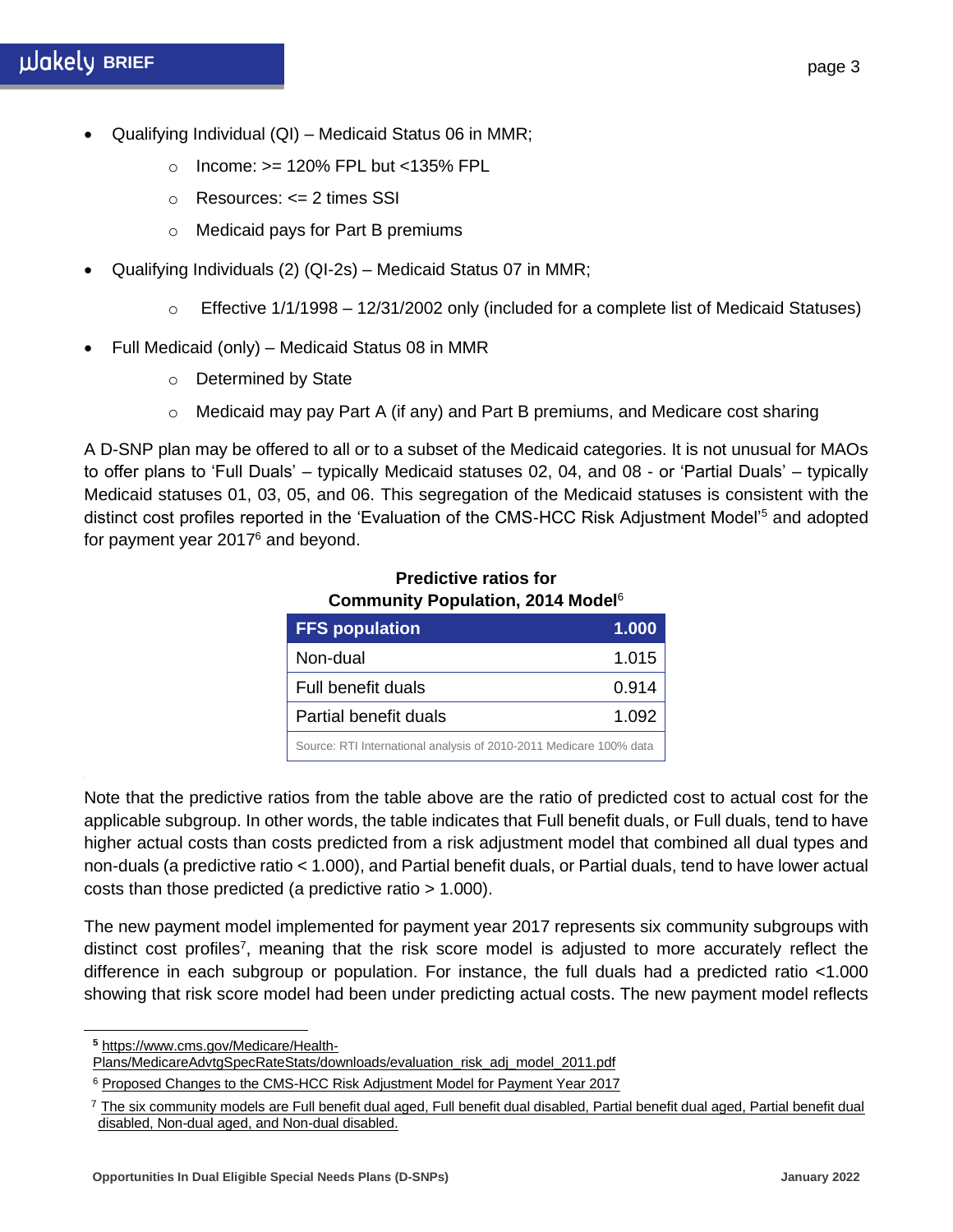the higher costs associated with the Full dual population. Since each member identified as Full dual would be on the risk model reflecting higher predicted costs associated with the population, aggregating a cohort of members who qualify as Full benefit dual will impact (increase) revenue and allow for richer benefits.

The predictive ratio for the Partial benefit dual is >1.000 or lower cost than predicted so the risk score model will reflect the lower expected costs. For an MAO developing D-SNP plans, understanding the risk model associated with the population being targeted and striking a balance between the dual types is a key to managing benefits and profitability.

# **Application Process**

Determining the strategic move for the organization is clearly the first step however the application process should not be neglected. For MAOs with existing D-SNP look-a-like plans, MAOs wanting to start a D-SNP plan, or for MAOs beginning in 2023 that are planning to include D-SNP plans in their offering, the preparation and application for a D-SNP is similar.

As noted, the application process does include submissions with CMS as well as contracts with the state Medicaid agency. The requirements and data for Medicaid will vary by state and need to be considered on a state-by-state basis. The CMS requirements do vary somewhat year-to-year but have demonstrated some consistency with respect to the documents and timing.

Following is the calendar for CY 2022. Note that these deadlines apply for all MA and Part D plans, and not just SNPs:

| <b>Date</b>         | <b>Milestone</b>                                                                                                                                                                                     |
|---------------------|------------------------------------------------------------------------------------------------------------------------------------------------------------------------------------------------------|
| November 30, 2021   | Recommended date by which applicants should submit their Notice of Intent<br>to Apply Form to CMS to ensure access to Health Plan Management System<br>(HPMS) by the date applications are released. |
| November 30, 2021   | CMS User ID form due to CMS                                                                                                                                                                          |
| January 12, 2022    | Final Applications Posted by CMS                                                                                                                                                                     |
| January 21, 2022    | Deadline for Notice of Intent to Apply (NOIA) form submission to CMS                                                                                                                                 |
| February 16, 2022   | Completed Applications due to CMS                                                                                                                                                                    |
| February 16, 2022   | Special Needs Plans (SNPs) Annual Renewal ubmitede updated Modesl of<br>Care (MOCs)                                                                                                                  |
| April 2022          | Plan Creation module, Plan Benefit Package (PBP), and Bid Pricing Tool<br>(BPT) available on HPMS.                                                                                                   |
| Early May 2022      | PBP/BPT Upload Module available in HPMS                                                                                                                                                              |
| <b>Mid May 2022</b> | Release of CY 2023 Formulary Submission Module.                                                                                                                                                      |
| June 6, 2022        | Bids due to CMS.                                                                                                                                                                                     |
| Late August 2022    | CMS completes review and approval of bid data.                                                                                                                                                       |

### **APPLICATION AND BID REVIEW PROCESS (CY 2023)** 8

<sup>8</sup> [Contract Year 2022 Application \(cms.gov\)](https://www.cms.gov/files/document/cy-2022-medicare-part-c-application-updated-1-12-2021.pdf)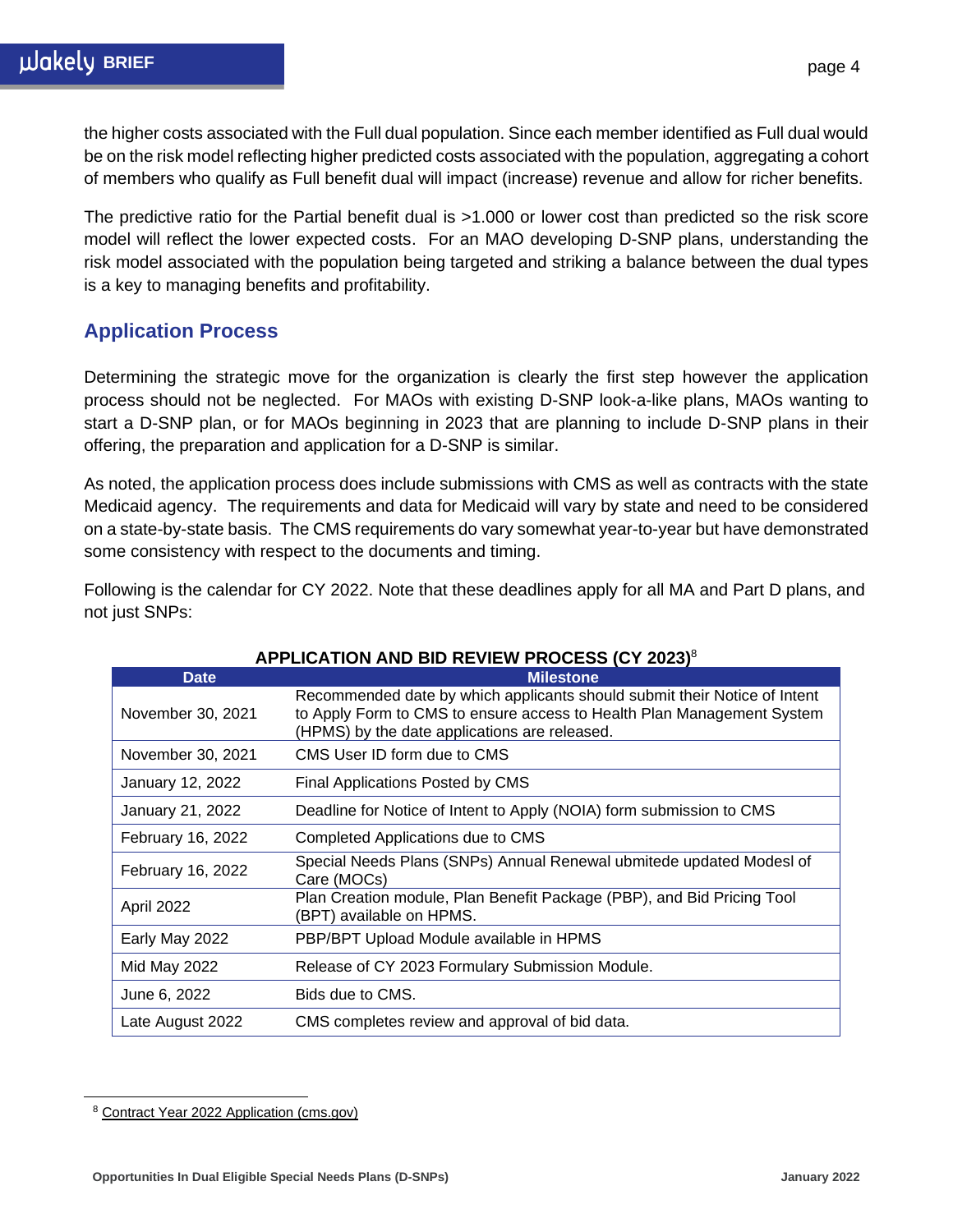| <b>Date</b>      | <b>Milestone</b>                                                                                                           |
|------------------|----------------------------------------------------------------------------------------------------------------------------|
| September 2022   | CMS executes MA and MA-PD contracts with organizations whose bids are<br>approved and who otherwise meet CMS requirements. |
| Mid October 2022 | Annual Coordinated Election Period begins for CY 2022 plans                                                                |

For new plans, initiating the HPMS application as well as the notice to CMS should be completed mid-November. For established plans, strategic planning through November and December ensure being ready to submit a NOIA prior to mid-January.

The SNP application is separate from the new MA and Prescription Drug Benefit applications and separate from service area expansion applications. SNPs are required to follow existing MA and Prescription Drug Benefit program rules.

- SNPs requiring approval or re-approval under the NCQA SNP Approval process should submit their **Model of Care** (MOC) written narrative and **MOC Matrix** Upload Document in the HPMS MOC Module.
- Dual Eligible SNPs will need to submit a signed and executed **State Medicaid Agency Contract** (SMAC). The SMAC is submitted to CMS through HPMS by July 1 every year.<sup>9</sup>
- Existing MAOs must be qualified in all counties of the SNP service area. If not, a service area expansion application is required.
- An initial applicant seeking to offer a SNP must submit an MA and Part D application in conjunction with the SNP Application.

This brief begins a series intended to answer questions and provide insight into some of the key differences between D-SNP and general enrollment plans. Subsequent papers will include more information including:

- Requirements for D-SNPs, such as Model of Care requirements.
- Market dynamics such as competitiveness by geographic market, common benefit offerings, industry trends, potential profitability, and administrative expense benchmarks.
- STAR rating considerations.
- Strategic and actuarial bidding considerations.

Please contact Alison Pool at alisonp@wakely.com or Brittney Phillips at [brittneyp@wakely.com](mailto:brittneyp@wakely.com) with any questions or to follow up on any of the concepts presented here.

<sup>9</sup> See:<https://www.cms.gov/Regulations-and-Guidance/Guidance/Manuals/Downloads/mc86c16b.pdf>